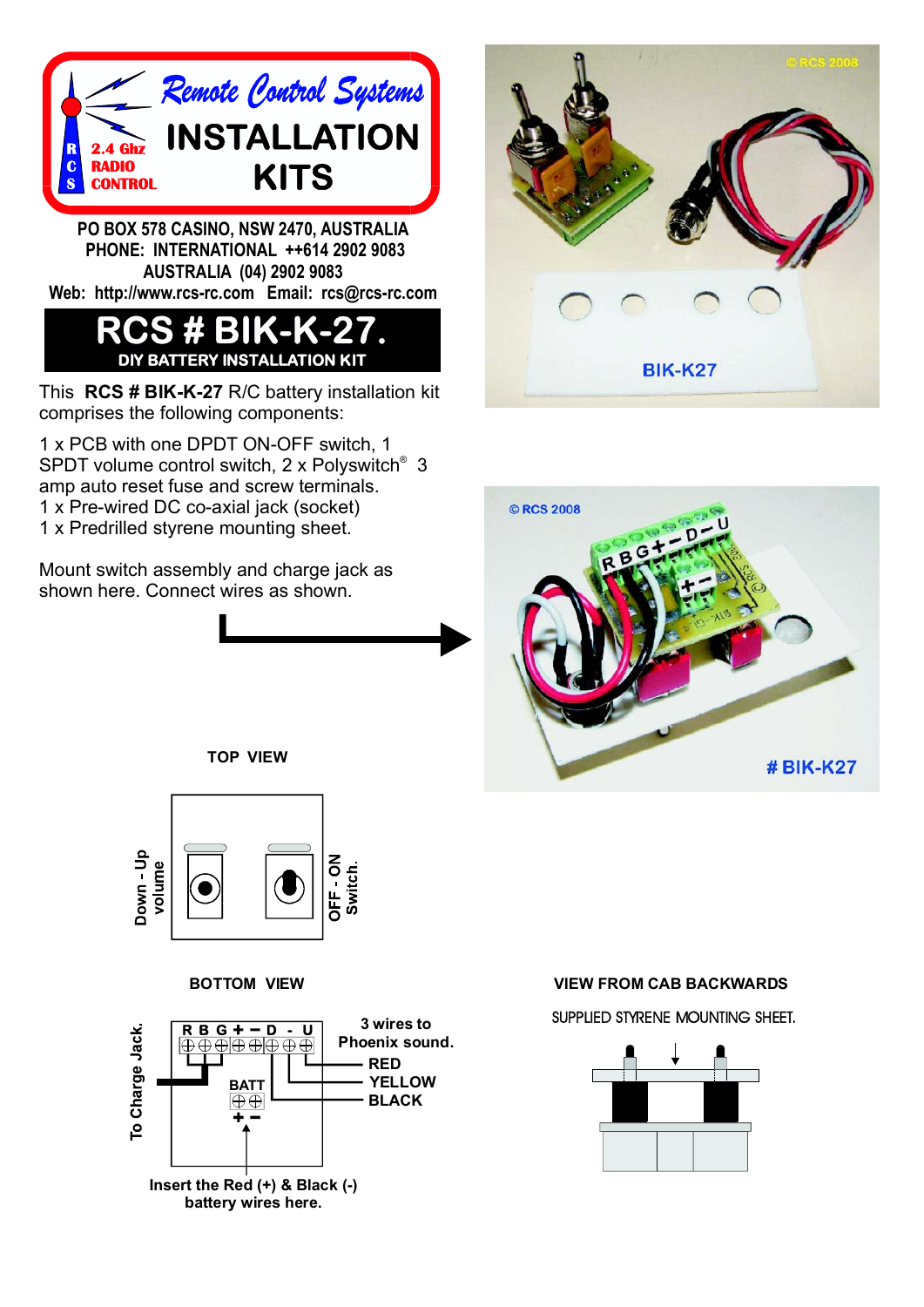

**Use Silicone tile & gutter sealant to mount batteries.**

 $2000.5$ 

**Place Batteries**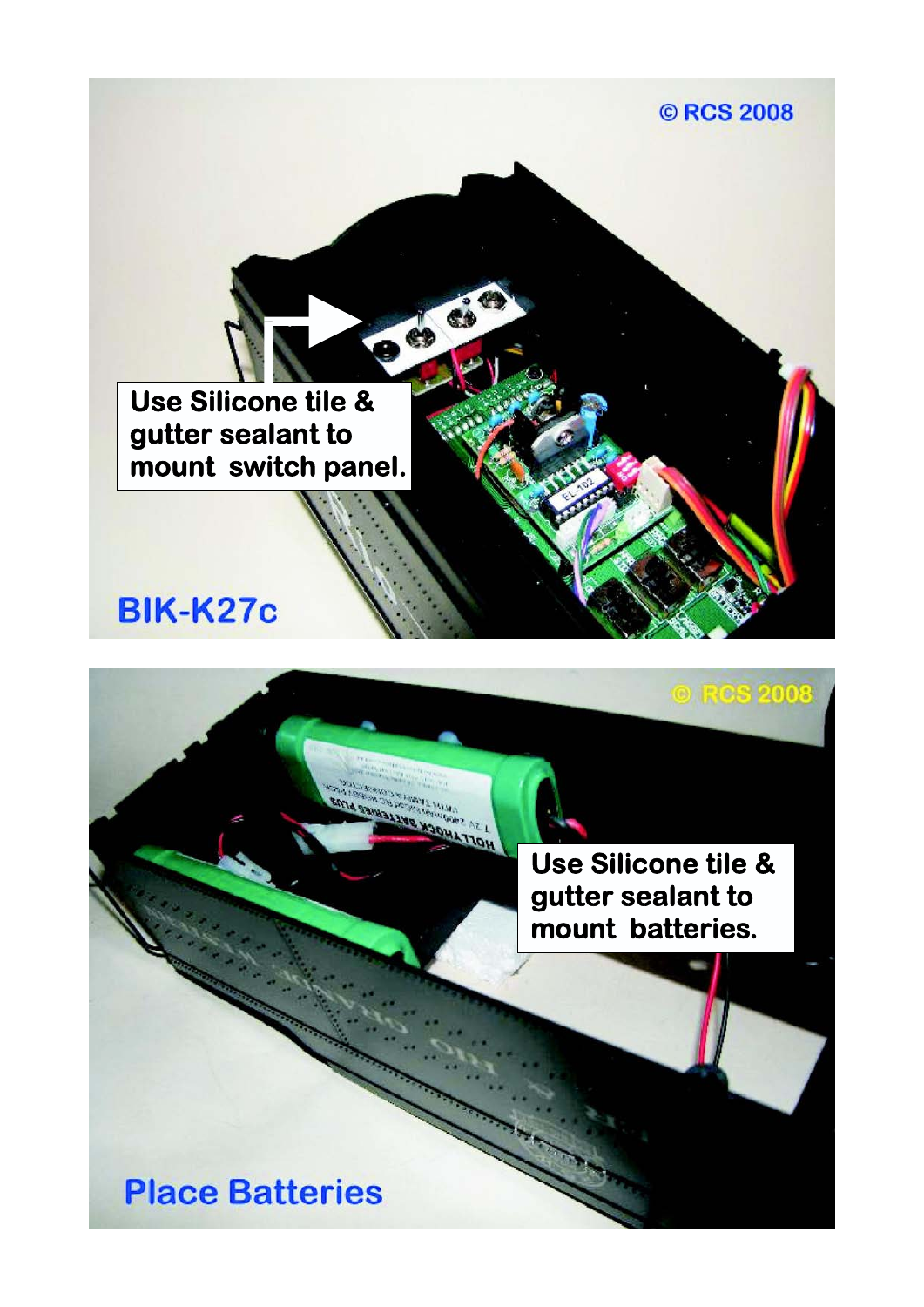## **WIRING THE RCS PRO-PnP3 ESC with BACHMANN K-27 PnP socket** using Track Power OR Battery Power **Using a # BIK-K27 installation kit. Set TRACK - BATTERY switch to Suit.**

**N.B. Maximum current on each transistor is 100 ma. See page # 3.**

**VIEW FROM CAB BACKWARDS** SUPPLIED STYRENE MOUNTING SHEET.



**CAUTION:**

**IT IS MOST IMPORTANT THAT THE SOUND & LIGHTING CABLES ARE PLUGGED INTO THE CORRECT SOCKETS. FAILURE TO DO MAY DAMAGE THE # DEC-U.**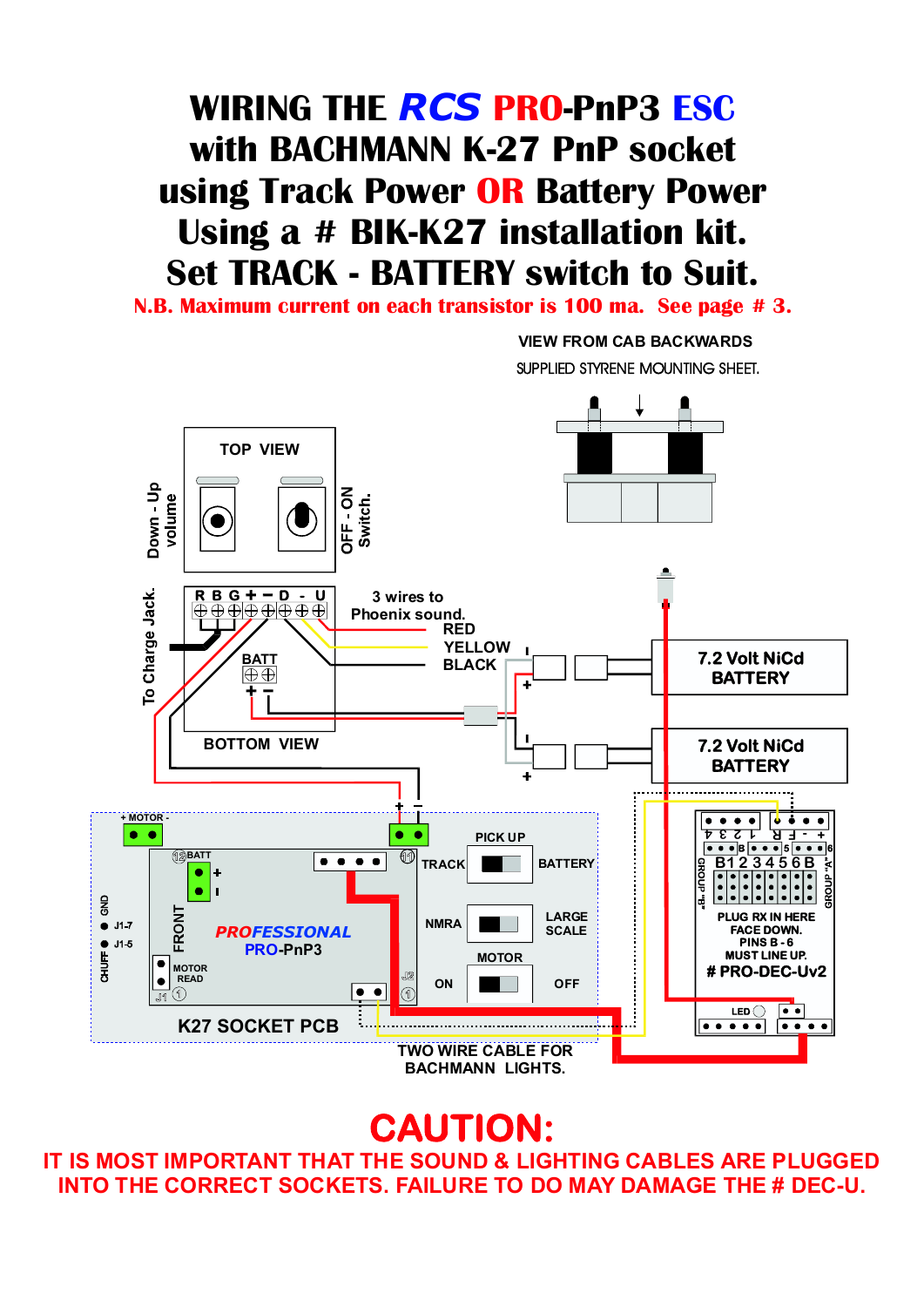## **WIRING THE RCS PRO-PnP3 ESC with BACHMANN K-27 PnP socket** using Track Power AND battery back up **with a # BIK-K27 installation kit. Set TRACK - BATTERY switch to TRACK only.**

**N.B. Maximum current on each transistor is 100 ma. See page # 3.**

**VIEW FROM CAB BACKWARDS** SUPPLIED STYRENE MOUNTING SHEET.



**CAUTION:**

**IT IS MOST IMPORTANT THAT THE SOUND & LIGHTING CABLES ARE PLUGGED INTO THE CORRECT SOCKETS. FAILURE TO DO MAY DAMAGE THE # DEC-U.**